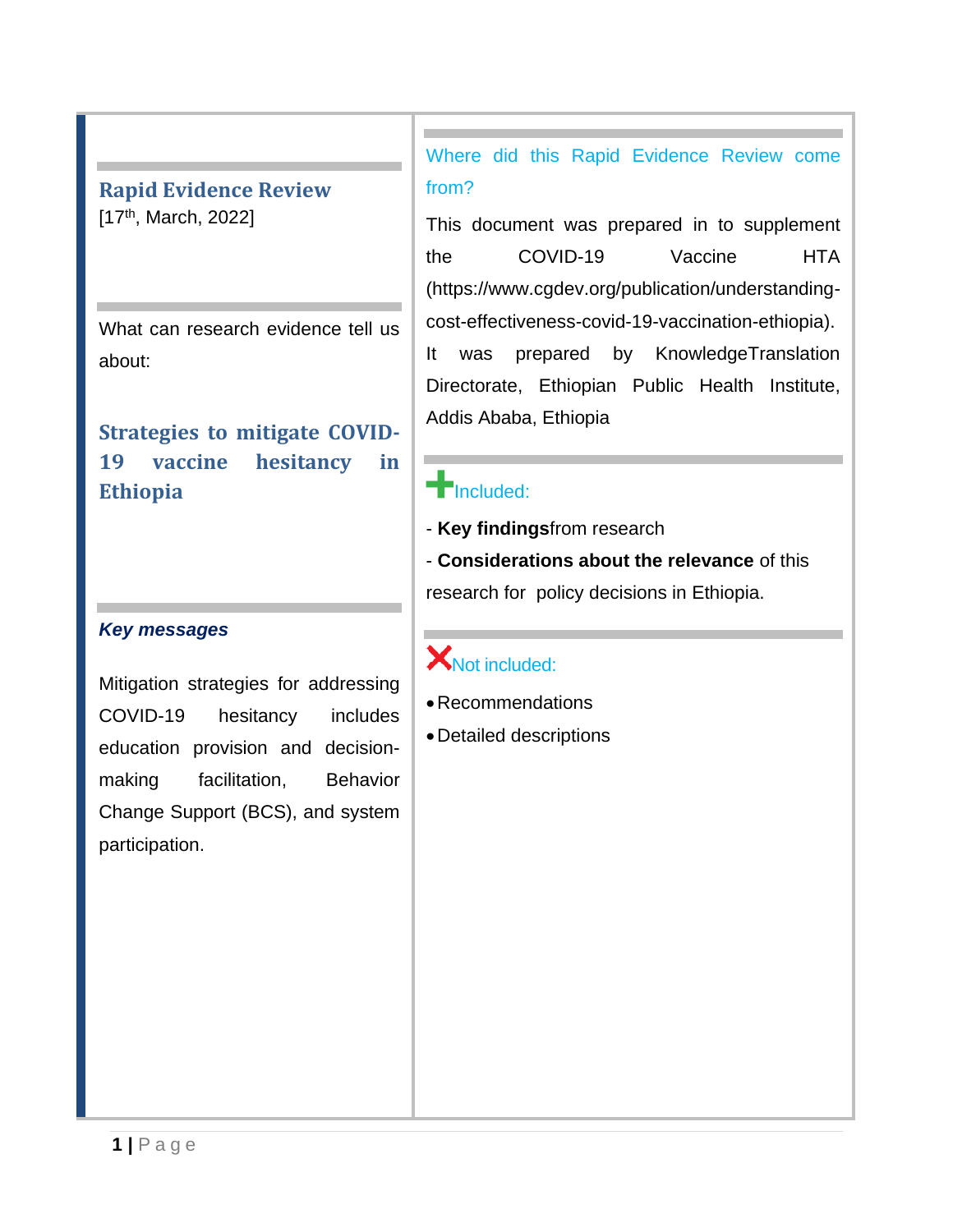## **1. Introduction**

### **1.1.Why was this rapid evidence synthesis conducted?**

The Knowledge Translation Directorate (KTD) at the Ethiopian Public Health Institute (EPHI) in collaboration with iDSI has recently conducted COVID-19 vaccine Health Technology Assessment (https://www.cgdev.org/publication/understanding-costeffectiveness-covid-19-vaccination-ethiopia) to provide alternative policy options on the type of vaccines and mechanisms of delivery in the Ethiopian context for reducing COVID-19 infectivity and disease severity. However, the HTA does not include the currently increasing trend of COVID-19 vaccine hesitancy in the country. To supplement the COVID-19 vaccine HTA, this rapid evidence synthesis was prepared to map the mitigation strategies to address vaccine hesitancy.

#### **Background to COVID-19 vaccine hesitancy**

COVID-19 has placed significant burden on the health systems around the world(Lynch & Pusey-Murray, 2020). In an effort to return to normality, it is vital to develop herd immunity against COVID-19 through vaccination rather than by infection, but it is estimated that up to 90% of the population would require vaccination to achieve this(OECD, 2021).As of April 14, 2022, however, 65% (globally) and only21% (Ethiopians) of the general population have received at least one dose(MoH/ EPHI, 2022).

The global effort to respond to COVID-19 pandemic through vaccinations has been challenged by concerns on vaccine hesitancy. Vaccine hesitancy refers to delay in acceptance or refusal of vaccination despite availability of vaccination services. Vaccine hesitancy is complex and context specific, varying across time, place and vaccines types(MacDonald et al., 2015).

## **1.2. Factors for COVID-19 vaccine hesitancy**

Multiple frameworks have been developed to classify the reasons affecting vaccine uptake. The Strategic Advisory Group of Experts (SAGE) Working Group (WG) on vaccine hesitancy has developed the 3Csmodel to classify the factors for hesitancy: **complacency** (i.e., not perceiving diseases as high risk and vaccination as necessary), **convenience** (i.e., practical barriers such as accessibility of vaccination services), and **confidence** (i.e., lack of trust in safety and effectiveness of vaccines)(MacDonald et al., 2015).In addition, Betschet.al, has developed a 5C model to classify the factors related to vaccine hesitancy and builds on the 3C model to include constructs of **calculation** (i.e.,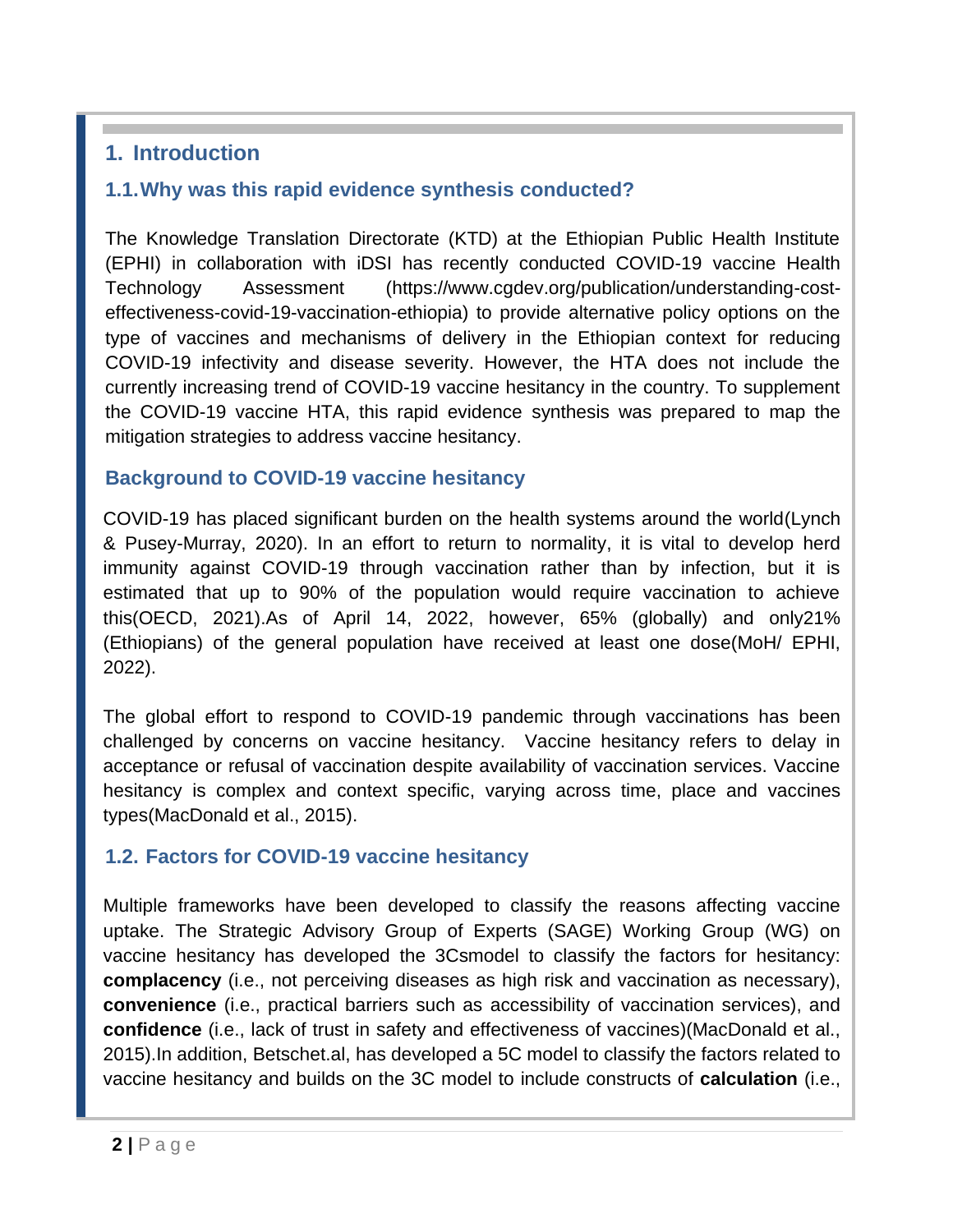seeking out extensive information searching to inform vaccination decision-making can lead to non-vaccination due to the high availability of anti-vaccination sources, for instance, in the internet) and **collective responsibility** (i.e., lack of social responsibility to get vaccinated or no willingness to protect others by one's own vaccination as a means of herd immunity) (Betsch et al., 2018).

With the current increasing levels of COVID-19 vaccine hesitancy, we believe utilizing the 3C/5C framework can help to identify the complex factors that can influence an individual's choice to vaccinate and to navigate mitigating strategies towards COVID-19 vaccine hesitancy.

Low-and-Middle-Income countries in general and Sub-Saharan Africa (SSA) in particular, have been confronted by a dearth of comparable evidence on COVID-19 vaccine hesitancy. Few pocket studies conducted in Ethiopia have indicated vaccine hesitancy among the general population (Tesfaye et al., 2021; Wake, 2021), sub-populations including Healthcare Workers (HCWs) & university students (Aemro et al., 2021; Mohammed et al., 2021; Shiferie et al., 2021).

The few pocket studies conducted in Ethiopia have shown the reasons for hesitancy which are in line with the above 3C/5C model constructs indicating factors for vaccine hesitancy(Aemro et al., 2021; Mohammed et al., 2021; Mose et al., 2022; Tesfaye et al., 2021).

## **2. Approaches/methods used for this review**

Rapid evidence review method, adapted from SURE guide for Rapid Response Services, was applied to search and summarize the best available evidence on the mitigation strategies of COVID-19 vaccines hesitancy.

#### **Data sources**

To answer the question under review we searched for high quality studies (Systematic Review) from the following international data bases: Health Systems Evidence, COVID-END, Epistemonikos, PDQ-Evidence, the Cochrane Library, JBI Evidence Synthesis and PubMed. The searching was made with no date or no language restriction. The following search term was used to identify the best available evidence on mitigation strategies of COVID-19 vaccines hesitancy.

Search term for PubMed: *((COVID-19 OR "COVID-19"[Mesh] OR "SARS-CoV-2"[Mesh]) AND ("Vaccine hesitancy" OR "Vaccination Hesitancy"[Mesh]))*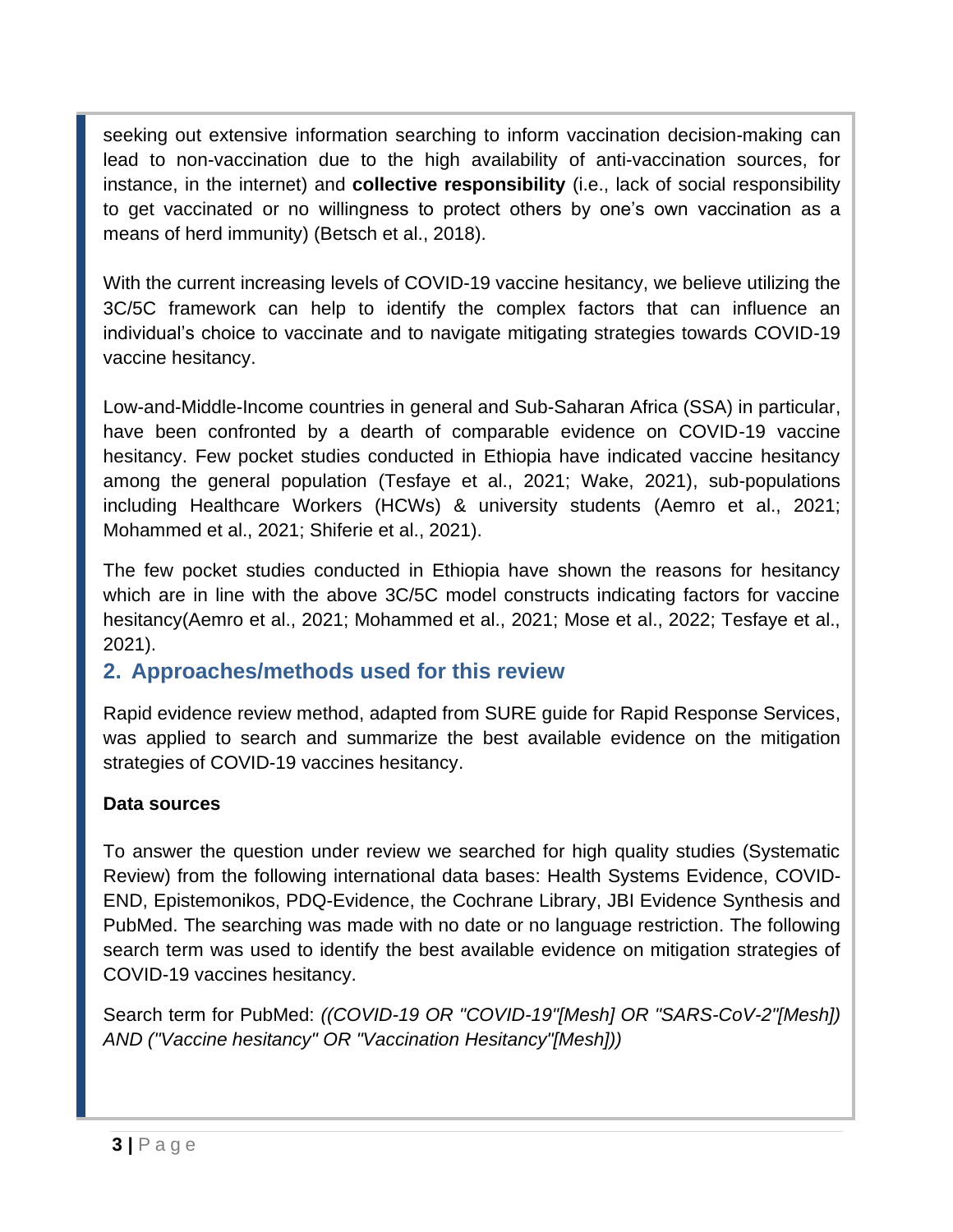# **3. Review findings on mitigation strategies for COVID-19 Vaccine hesitancy**

The mitigation strategies for COVID-19 vaccine hesitancy were framed around the 3C/5C models used to explain why people refrain from taking vaccinations. The mitigation strategies to address the framed causes of the hesitancy were thematized as follows: Education Provision and Decision-Making Facilitation, Behavior Change Support (BCS), and System Participation.

## **Education Provision and Decision-Making Facilitation**

Evidence have shown that the provision of information and education to the public improves vaccine acceptance. Multi-component and dialogue-based interventions were found to be most effective. The use of social media and mass media as a platform can facilitate such dialogue based interventions(Jarrett et al., 2015; Lazarus et al., 2021).

The dissemination of scientific facts including data and knowledge can strengthen connectivity and build trust and government and health agencies can achieve this by working hand-in-hand (Dhama et al., 2021). High quality studies have shown that parent's attitude towards vaccine improved after receiving educational resources and information such as brochures, pamphlets and posters (Sadaf et al., 2013).

In another systematic review, reminder-recall interventions such as reminding people by telephone, and automatic calls, sending a letter or postcard or sending a text message likely increases the number of people who receive vaccination. In this review it was indicated that reminding people over the telephone is more effective than other types of reminders(Jarrett et al., 2015; Pich, 2019).Another study have shown health communicators hoping to encourage vaccination may be effective by appealing to the use of personal and collective health risks of not vaccinating(Motta et al., 2021).

To address vaccine hesitancy and improve vaccine uptake, public dialogue about vaccine concerns, mis-information and accountability from media, responsibility from citizens to report misinformation and remove harmful information were among the recommendations by the U.K national academy of sciences, the Royal Society(Mills et al., 2020).

Another similar guideline on the issue recommended the following. These include (Schoch-Spana et al., 2021):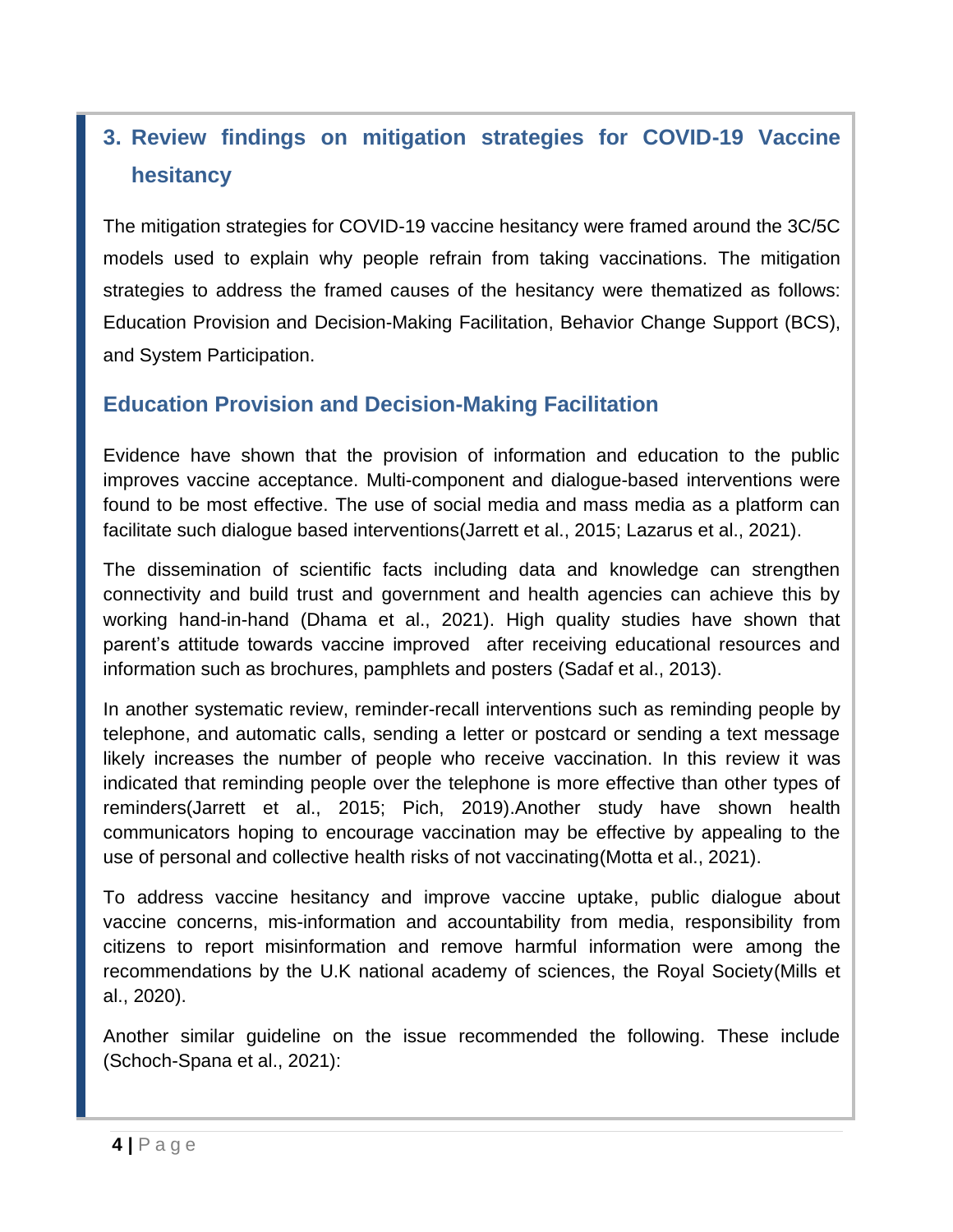- Value social science (generate research on social, behavioral, and communication science, and develop active partnerships);
- Inform public expectations about COVID-19 vaccination benefits, risks, and supply (e.g., temper expectations, provide transparency on vaccine-safety systems, and seek input from marginalized populations);
- Communicate in meaningful ways (e.g., centre public well-being, reject political tensions, conduct qualitative studies to understand local and community needs, attitudes and beliefs, and engage networks of trusted champions and spokespeople to deliver a unified message);
- Earn public trust and confidence in allocation and distribution (e.g., by developing strategies that take marginalized populations into consideration, and implementing guidelines that are consistent across providers and locations); and
- Make vaccination available in safe, familiar places (e.g., in schools, pharmacies, places of worship, workplaces, grocery stores, health departments, senior centers, home visits, prepare educational materials, train providers and other allied professionals, develop hesitancy campaign plans, and foster intersectoral partnerships with government, health departments and media); and
- Establish an independent body to instill public ownership (e.g., by establishing public committees to report on measures such as public understanding, access, and acceptance)

# **Behavior Change Support**

Evidence for supporting behavior changes to encourage vaccine acceptance and reduce vaccine hesitancy are those grounded in frameworks from implementation-science. Accordingly, the use theory-based behavior changes interventions such as Health Belief Model, Theory of Planned Behavior, and Social Cognitive Theory (SCT) were found to have brought about change in behavior across vaccine acceptance spectrum. As per the finding of a systematic review, theory-based interventions generally were found to be more measurable and comparable and had more evidence to trigger the positive behavior change. It also emphasized that Interventions informed by behavior change theories and delivered via social media platforms offer an important opportunity for addressing vaccine hesitancy(Li et al., 2022).

## **System participation**

Appropriate and timely dissemination of information related to protection provided by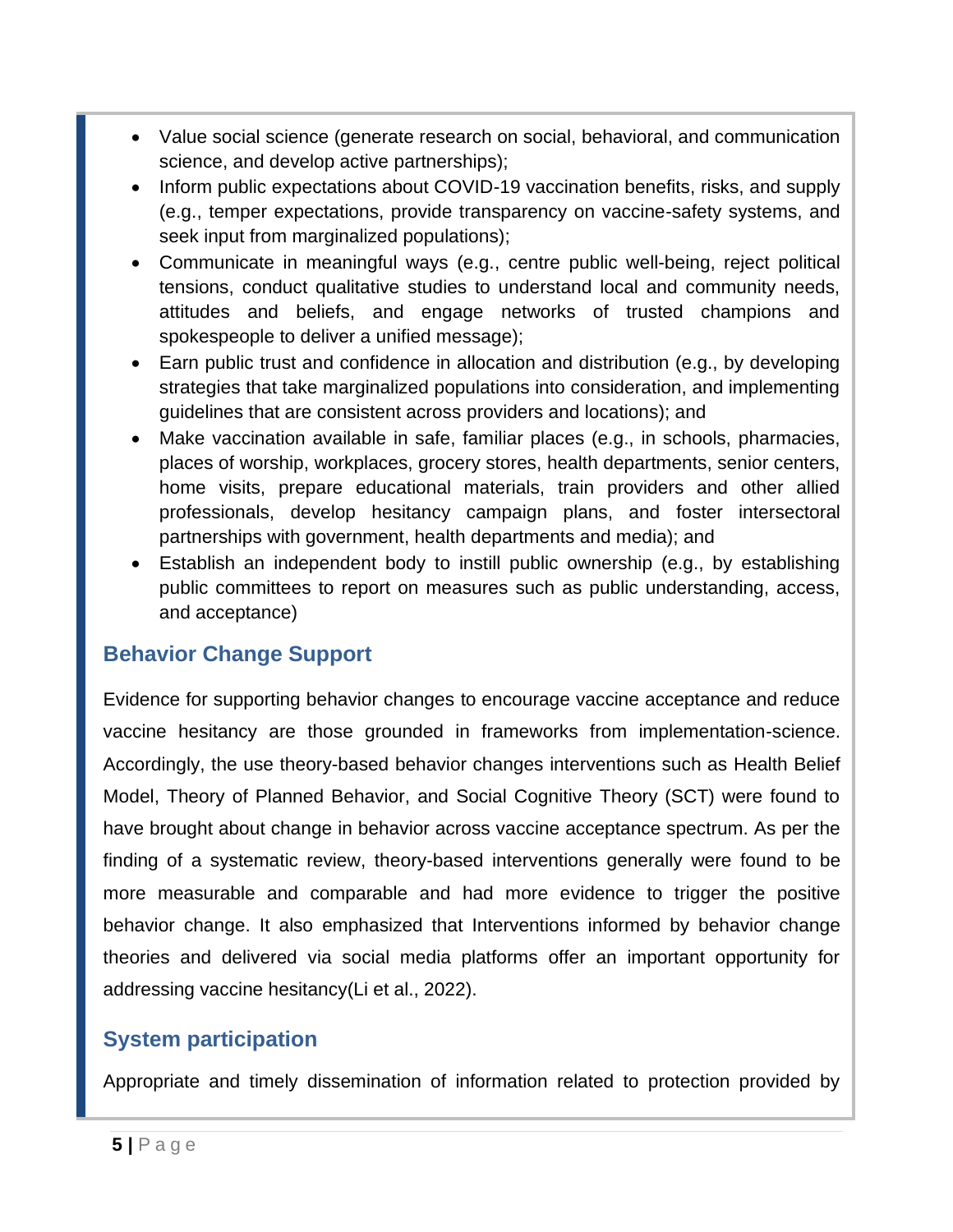vaccination could be effective in educating the public about the efficacy of COVID-19 vaccines both for self-protection and as a way of multisectoral approach that involves the deliberate collaboration between various stakeholders, such as government, private companies, religious groups, and other agencies to achieve a policy outcome(Dhama et al., 2021).

Governments and other stakeholders should provide appropriate and credible information to the public. To discharge this responsibility, the government and other stakeholders should look for whom to engage in the process. For instance, the engagement religious and traditional leaders in the process were impactful. In another systematic review and meta-analysis; regardless of role (educator, facilitator, administrator), the involvement of pharmacists in immunization process greatly increased vaccine coverage when compared to vaccine provision by traditional providers without pharmacist involvement (Isenor et al., 2016).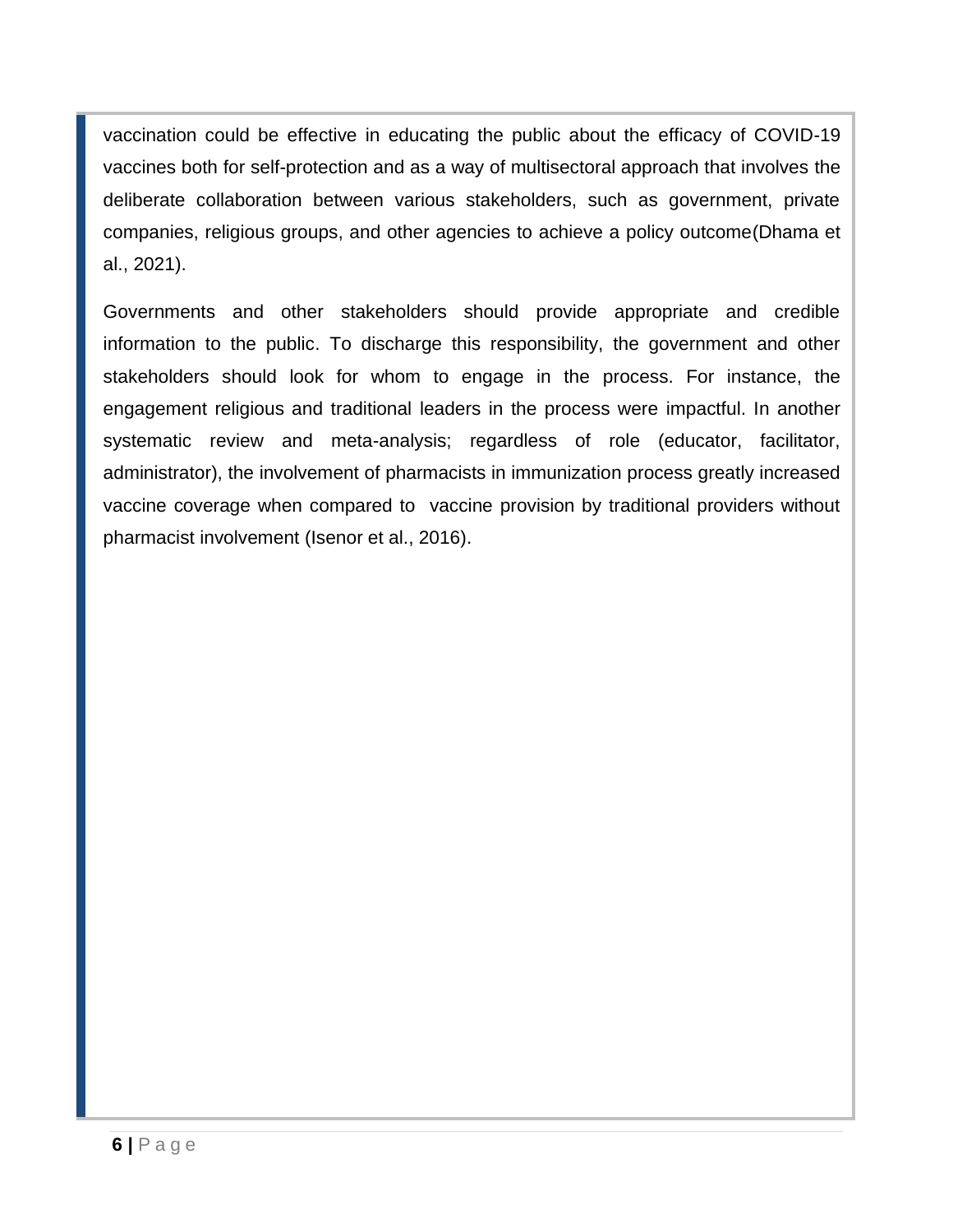## **References**

- Aemro, A., Amare, N. S., Shetie, B., Chekol, B., & Wassie, M. (2021). Determinants of COVID-19 vaccine hesitancy among health care workers in Amhara region referral hospitals, Northwest Ethiopia: A cross-sectional study. *Epidemiology and Infection*, *149*. https://doi.org/10.1017/S0950268821002259
- Betsch, C., Schmid, P., Heinemeier, D., Korn, L., Holtmann, C., & Böhm, R. (2018). Beyond confidence: Development of a measure assessing the 5C psychological antecedents of vaccination. In *PLoS ONE* (Vol. 13, Issue 12). https://doi.org/10.1371/journal.pone.0208601
- Dhama, K., Sharun, K., Tiwari, R., Dhawan, M., Emran, T. Bin, Rabaan, A. A., & Alhumaid, S. (2021). COVID-19 vaccine hesitancy - reasons and solutions to achieve a successful global vaccination campaign to tackle the ongoing pandemic. *Human Vaccines & Immunotherapeutics*, *17*(10), 3495–3499. https://doi.org/10.1080/21645515.2021.1926183
- Isenor, J. E., Edwards, N. T., Alia, T. A., Slayter, K. L., MacDougall, D. M., McNeil, S. A., & Bowles, S. K. (2016). Impact of pharmacists as immunizers on vaccination rates: A systematic review and meta-analysis. *Vaccine*, *34*(47), 5708–5723. https://doi.org/10.1016/j.vaccine.2016.08.085
- Jarrett, C., Wilson, R., O'Leary, M., Eckersberger, E., Larson, H. J., Eskola, J., Liang, X., Chaudhuri, M., Dube, E., Gellin, B., Goldstein, S., Larson, H., MacDonald, N., Manzo, M. L., Reingold, A., Tshering, K., Zhou, Y., Duclos, P., Guirguis, S., … Schuster, M. (2015). Strategies for addressing vaccine hesitancy - A systematic review. *Vaccine*, *33*(34), 4180–4190. https://doi.org/10.1016/j.vaccine.2015.04.040
- Lazarus, J. V., Ratzan, S. C., Palayew, A., Gostin, L. O., Larson, H. J., Rabin, K., Kimball, S., & El-Mohandes, A. (2021). A global survey of potential acceptance of a COVID-19 vaccine. *Nature Medicine*, *27*(2), 225–228. https://doi.org/10.1038/s41591-020- 1124-9
- Li, L., Wood, C. E., & Kostkova, P. (2022). Vaccine hesitancy and behavior change theory-based social media interventions: A systematic review. *Translational Behavioral Medicine*, *12*(2), 243–272. https://doi.org/10.1093/tbm/ibab148
- Lynch, M. A., & Pusey-Murray, A. (2020). The Effects of Covid-19 in the Healthcare System. *Public Health Research*, *2021*(1), 15–18.

# What is Rapid Response?

Rapid Responses address the needs of policymakers and managers for research evidence that has been appraised and contextualised in a matter of hours or days, if it is going to be of value to them. The Responses address questions about arrangements for organising, financing and governing health systems, and strategies for implementing changes.

KTD: Knowledge Translation Directorate in EPHI is a drectorate that aims to translate knowledge from the research setting in to policy and practice.Since its establishment, this directorate has served as the focal unit for international networks and projects such as the Evidence-Informed Policy Network (EVIPNet), the Supporting the Uptake of Research Evidence in African Health Systems (SURE) project, and Partnership for Evidence and Equity in Responsive social systems (PEERSS) Project.

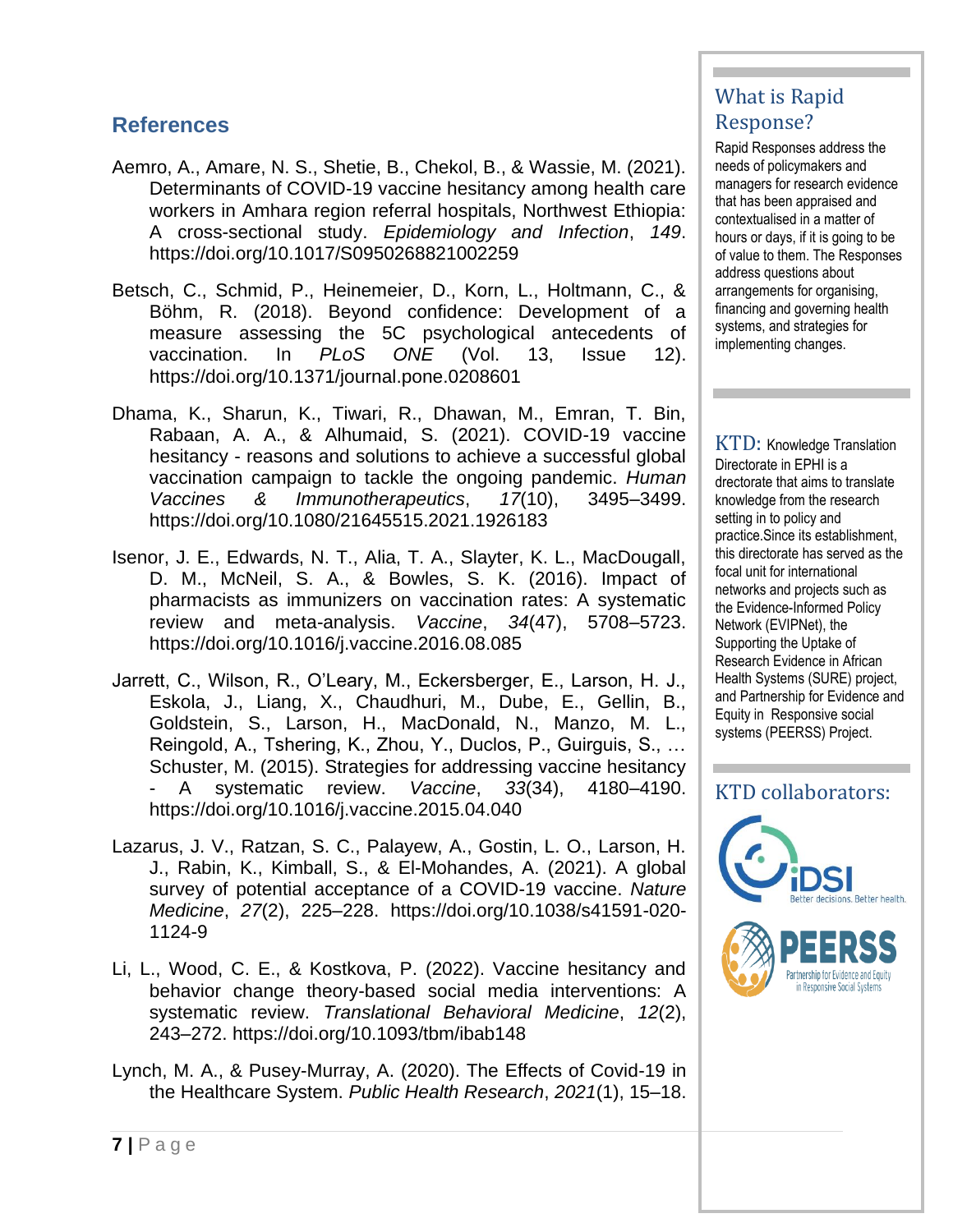https://doi.org/10.5923/j.phr.20211101.02

- MacDonald, N. E., Eskola, J., Liang, X., Chaudhuri, M., Dube, E., Gellin, B., Goldstein, S., Larson, H., Manzo, M. L., Reingold, A., Tshering, K., Zhou, Y., Duclos, P., Guirguis, S., Hickler, B., & Schuster, M. (2015). Vaccine hesitancy: Definition, scope and determinants. *Vaccine*, *33*(34), 4161–4164. https://doi.org/10.1016/j.vaccine.2015.04.036
- Mills, M. C., Rahal, C., Brazel, D., Yan, J., & Gieysztor, S. (2020). COVID-19 vaccine deployment: behaviour, ethics, misinformation and policy strategies. *The British Academy*, *October*, 1–35. https://royalsociety.org/-/media/policy/projects/set-c/setc-vaccine-deployment.pdf
- MoH / EPHI. (2021). *Covid-19 Pandemic Preparedness and Response Daily Situation Report*. 1–16.
- Mohammed, R., Nguse, T. M., Habte, B. M., Fentie, A. M., & Gebretekle, G. B. (2021). COVID-19 vaccine hesitancy among Ethiopian healthcare workers. *PLoS ONE*, *16*(12 December), 1–15. https://doi.org/10.1371/journal.pone.0261125
- Mose, A., Haile, K., & Timerga, A. (2022). COVID-19 vaccine hesitancy among medical and health science students attending Wolkite University in Ethiopia. *PLoS ONE*, *17*(1 1), e0263081. https://doi.org/10.1371/journal.pone.0263081
- Motta, M., Sylvester, S., Callaghan, T., & Lunz-Trujillo, K. (2021). Encouraging COVID-19 Vaccine Uptake Through Effective Health Communication. *Frontiers in Political Science*, *3*, 1–34. https://doi.org/10.3389/fpos.2021.630133
- OECD. (2021). Enhancing public trust in COVID-19 vaccination : The role of governments. *OECD Science, Technology and Industry Policy Papers*, *May*, 1–27. https://www.oecd.org/coronavirus/policy-responses/enhancing-public-trust-in-covid-19-vaccination-the-role-of-governments-eae0ec5a/
- Pich, J. (2019). Patient reminder and recall interventions to improve immunization rates: A Cochrane review summary. *International Journal of Nursing Studies*, *91*, 144– 145. https://doi.org/10.1016/j.ijnurstu.2018.05.015
- Sadaf, A., Richards, J. L., Glanz, J., Salmon, D. A., & Omer, S. B. (2013). A systematic review of interventions for reducing parental vaccine refusal and vaccine hesitancy. *Vaccine*, *31*(40), 4293–4304. https://doi.org/10.1016/j.vaccine.2013.07.013
- Schoch-Spana, M., Brunson, E. K., Long, R., Ruth, A., Ravi, S. J., Trotochaud, M., Borio, L., Brewer, J., Buccina, J., Connell, N., Hall, L. L., Kass, N., Kirkland, A., Koonin, L., Larson, H., Lu, B. F., Omer, S. B., Orenstein, W. A., Poland, G. A., … White, A. (2021). The public's role in COVID-19 vaccination: Human-centered recommendations to enhance pandemic vaccine awareness, access, and acceptance in the United States. *Vaccine*, *39*(40), 6004–6012. https://doi.org/https://doi.org/10.1016/j.vaccine.2020.10.059